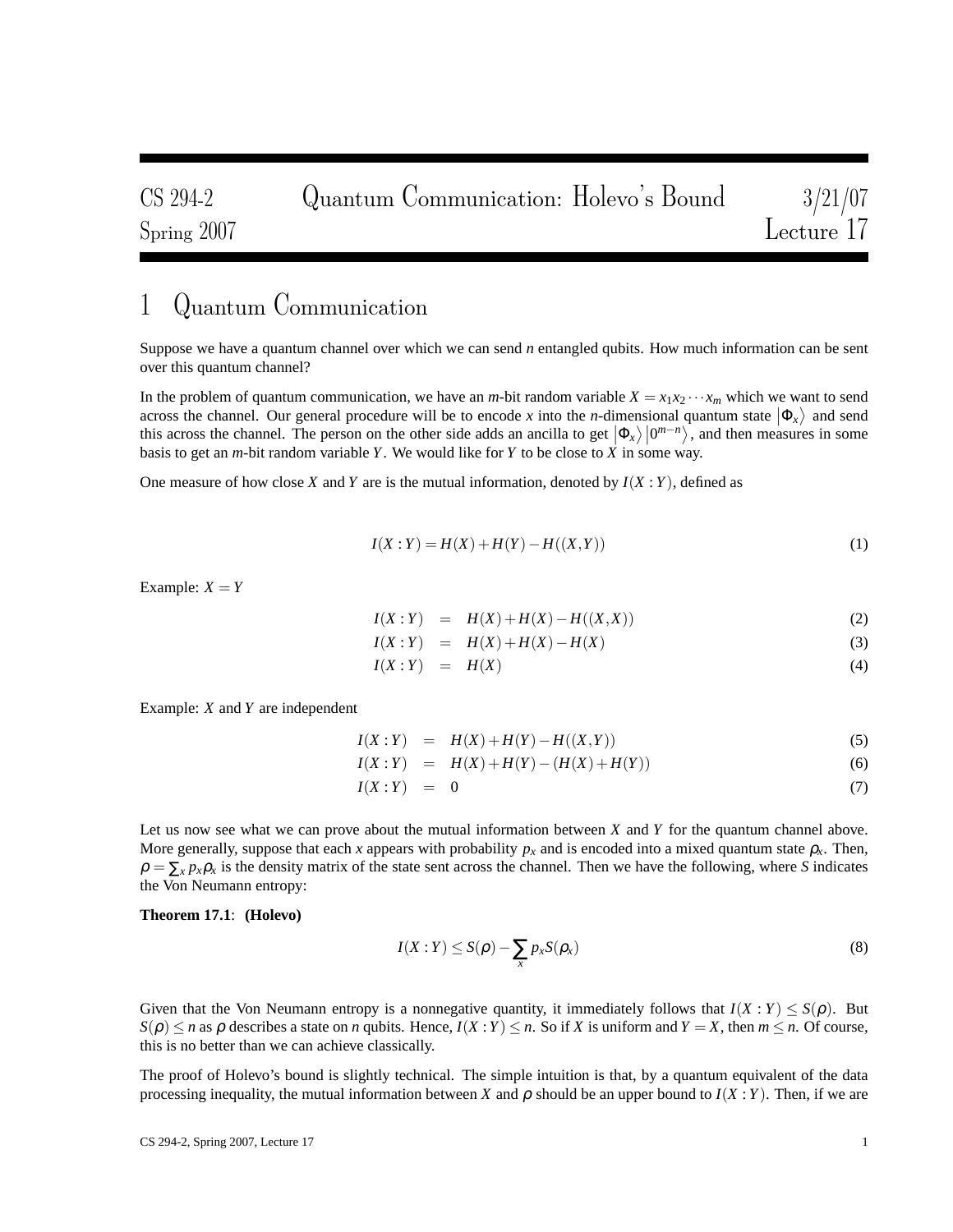willing to believe the Von Neumann entropy behaves similarly to its classical counterpart:

$$
I(X:Y) \leq S(\rho) - S(\rho|X) = S(\rho) - \sum_{x} p_{x} S(\rho_{x})
$$

A related statement is much simpler to prove fully:

**Theorem 17.2**: **(Nayek)** *If X is a m bit binary string, we send it using n qubits, and decode it via some mechanism back to an m bit string Y , then our probability of correct decoding is given by*

$$
Pr[X = Y] \le \frac{2^n}{2^m} \tag{9}
$$

This shows that any encoding using a number of qubits much smaller than *m* will be "really bad".

**Proof**: Say x gets mapped to  $|\phi_x\rangle$ . Consider the message space as being a  $C_2^{\otimes n}$  subspace of the full decoding space. So each  $|\phi_{x_0}\rangle$  is mapped to some  $|e_{x_0}\rangle$ . Then, since the decoder is measuring in an orthonormal state

$$
Pr[X = Y] = \frac{1}{2^m} \sum_{x} ||P_x|\phi_x\rangle||^2
$$
\n(10)

$$
Pr[X = Y] = \frac{1}{2^m} \sum_{x,j} ||\langle \phi_x | e_{x,j} \rangle||^2
$$
\n(11)

$$
Pr[X = Y] \le \frac{1}{2^m} \sum_{x_j} ||Q| e_{x,j} \rangle ||^2
$$
\n(12)

where Q is some projection back into the message space,  $e \rightarrow \phi$ . The reverse projection will be at least as long. Now pick your basis  $|f_1\rangle ... |f_{2^n}\rangle$  orthonormal to the message space. So the projection equals

$$
=\frac{1}{2^m}\sum_{x,j}\sum_{i}^{2^m}||\langle e_{x,j}||f_i\rangle||^2
$$
\n(13)

$$
=\frac{1}{2^m}\sum_{i}^{2^n}\sum_{x,j}||\langle e_{x,j}||f_i\rangle||^2
$$
\n(14)

But  $\sum_{x,j} ||\langle e_{x,j}||f_i\rangle||^2 = 1$  because the  $f_i$  were unit vectors. Leaving us with

$$
=\frac{1}{2^m}\sum_{i=1}^{2^n}1
$$
 (15)

$$
=\frac{2^n}{2^m}\tag{16}
$$

 $\Box$ 

## 2 Random Access Codes

We have just seen that quantum does not buy us much in communication as transmitting *m* bits of information requires a quantum channel on  $O(m)$  qubits. Consider however the scenario where the decoding party is not interested in the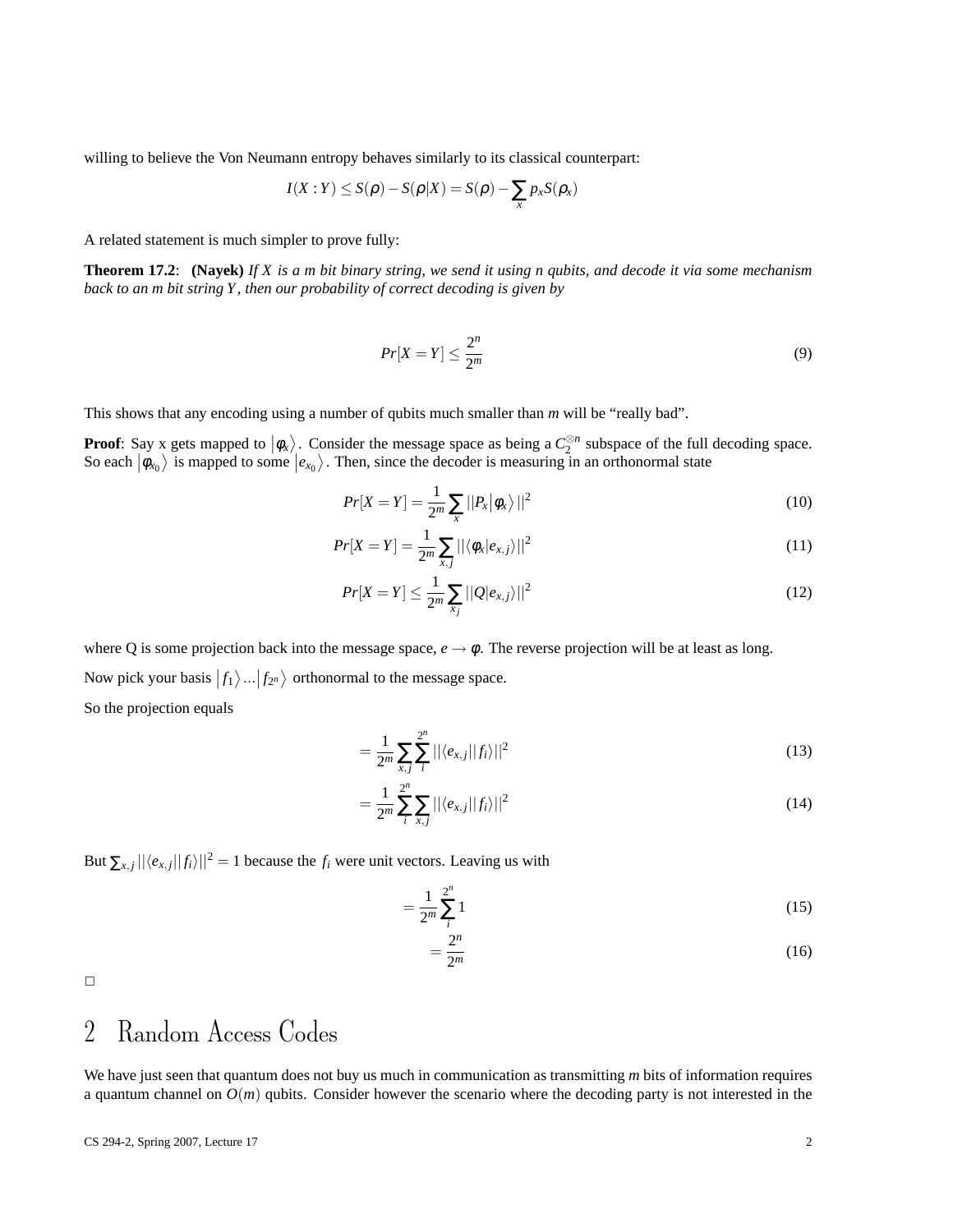

Figure 1: A quantum random access code with m=2, n=1

whole string  $X_1, \dots, X_m$  but in an arbitrary bit  $X_i$ , with *i* unknown to the encoder. The question is: can we recover  $X_i$ with probability  $p \ge 1/2 + \varepsilon$  for any *i* and still use very few qubits, i.e.  $n = o(m)$ ?

Notice that the previous bound does not apply to this case. In particular, the question above does not pose itself in the classical case: in fact, if we are able to recover every single bit, we must be able to recover the whole string. However, in the quantum case, a single measurement to decode one bit will collapse the state and make it impossible to read off other bits.

### <span id="page-2-0"></span>2.1 Construction for  $m=2$ ,  $n=1$

Figure [2.1](#page-2-0) shows how to encode each x into a quantum state  $f(x)$ , such that we can retrieve  $x_1$  by measuring along the basis *u* and *x*<sub>2</sub> by measuring along the basis *v*. Notice that the angle between each vector in the image is  $\pi/8$ , so that the probability of success is  $\cos^2 \pi / 8 \approx .85$  for both bits.

#### 2.2 Lower bound for random access codes

Is it possible to extend this construction to higher values of *m*? Notice that it is possible to show that there exists a family of  $c^M$  almost orthogonal states (with inner product  $< \varepsilon$ ) in  $C^M$ . For  $M = 2^m$ , this might suggest that we could get an exponential compression in the quantum encoding. However, it turns out that mutual orthogonality does not suffice to ensure the robust decoding of every bit required by random access codes. Indeed, we are going to prove the following lower bound:

$$
n \ge m(1 - H(p))
$$

The following lemma is a consequence of Holevo's bound: